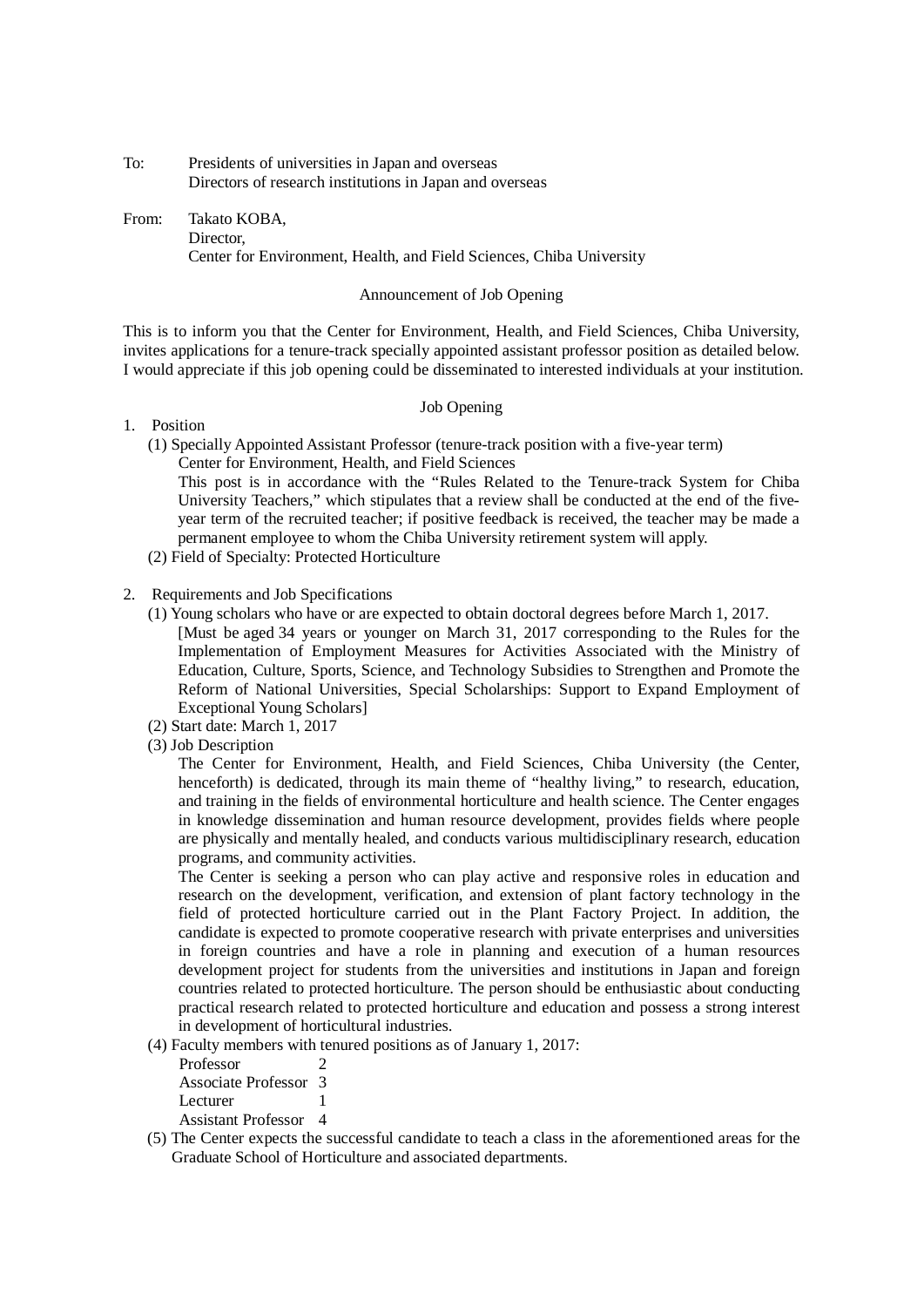The scholar will also be expected to conduct lectures in English and Japanese.

(6) Term of employment

 This is a tenure-track position with a five-year term. There will be an interim evaluation in the third year after the appointment, and the final evaluation will be performed in the fifth year according to the rules stipulated by Chiba University. If the person is positively evaluated at the final evaluation, the position will become tenured, and the person will become an employee to whom the Chiba University retirement system will apply.

3. Documents to be Submitted by Applicants

Please save the documents below to a single CD and submit the CD along with the following documents (1–7) printed on an A4 sheet:

- (1) Curriculum Vitae
- (2) List of published papers and other research achievements
- (3) Copy of published papers/books: 10 or fewer major publications per applicant
- (4) Record of experience/achievements in education<sup>1)</sup>
- (5) Overview of the applicant's experiences and achievements in research and education until date and ambitions for the future (approximately 1,000 words)
- (6) Other points deserving special mention (please mention such points as Grant-in-Aid for Scientific Research or other funds awarded by external organizations)
- (7) The names, affiliations, contact information (phone number, e-mail address), and relationship
- $t_1$ <sup>1)</sup> In addition to "Items Evidencing Teaching Abilities" on "Form 2: Research Accomplishments" Overview," teaching records may also be submitted as necessary in a format of your choice.

#### 4. Application Deadline

Application documents must arrive at the Center no later than December 26, 2016.

- 5. Send Documents and Inquiries To:
	- Prof. Takato KOBA,

Director, Center for Environment, Health and Field Sciences, Chiba University,

6-2-1 Kashiwanoha, Kashiwa, Chiba 277-0822, Japan.

Phone: +81-4-7137-8001

(Note: Application documents should be sent by registered mail or courier service. On the envelope, write in red, "Contains application documents for the Center for Environment, Health, and Field Sciences")

Contact: Administrative Division, Center for Environment, Health, and Field Sciences (Phone: +81-4-7137-8001)

### 6. Guidelines for Preparing the Application Documents

(1) Curriculum Vitae with a photo

Please state your academic background starting from high school graduation. Please enter overseas education and research only if it involved a stay abroad of at least 6 months.

- (2) List of research achievements
- a) Original articles

Articles published in academic or scholarly journals that have a peer-review system

b) Books and translations

Distinguish between independently authored and co-authored works. For co-authored works, state the part of which you were in charge.

- c) Others
- ① Articles published in academic reports of universities, proceedings in international conferences, or other literature
- ② Reports, documents, book reviews
- ③ Reports written to disseminate information or for practical purposes